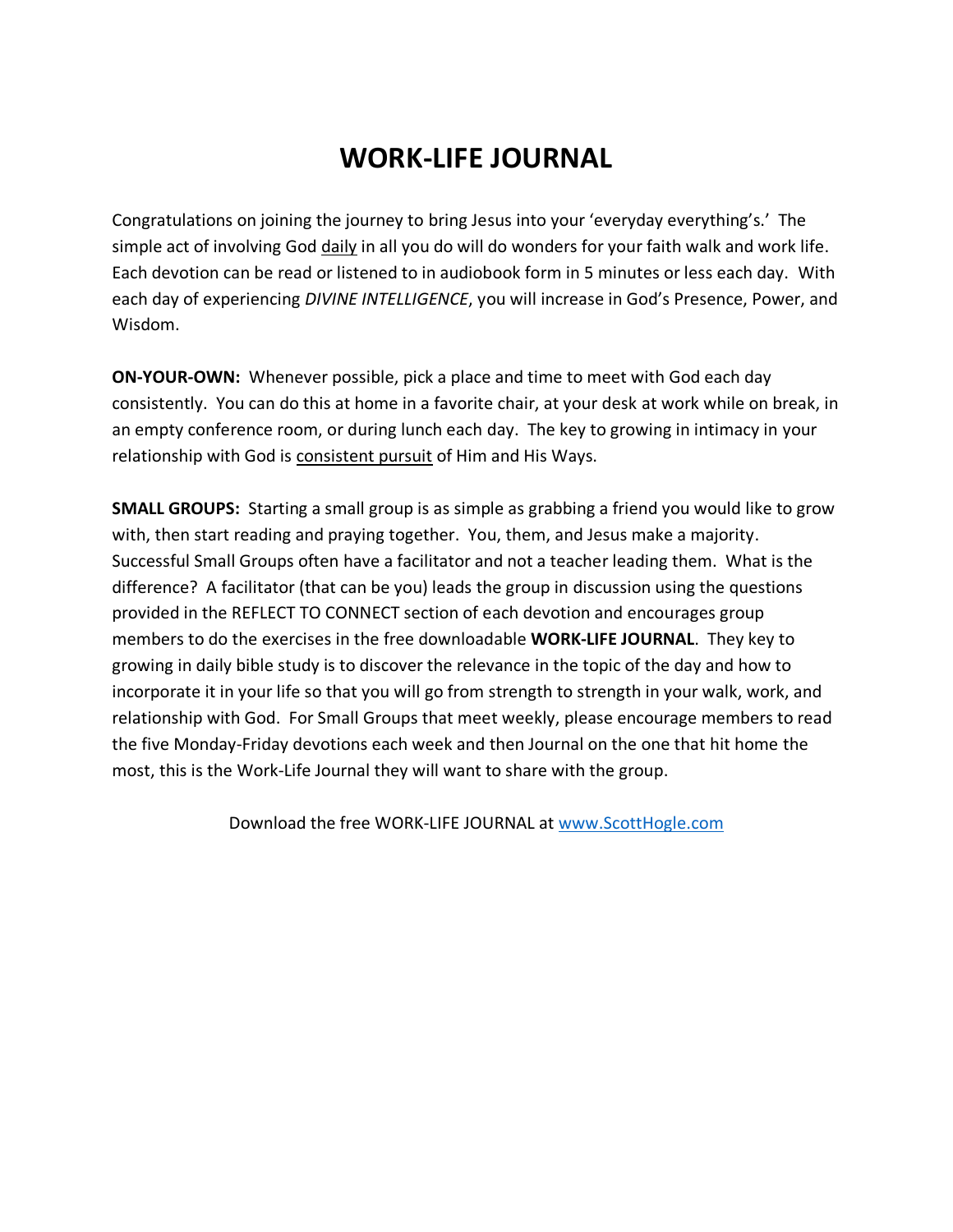*My Work-Life With God*  **Divine Intelligence Journal**

*Bring me into your everyday-everything's and see what I will do. - Jesus*

| Today's Appointment w/God:  |                                                     |      |                                                                   |  |
|-----------------------------|-----------------------------------------------------|------|-------------------------------------------------------------------|--|
|                             |                                                     | Date | <b>Title of Devotion</b>                                          |  |
| $\boldsymbol{C}$ onnection: |                                                     |      |                                                                   |  |
|                             |                                                     |      | What CONNECTED with you most from what you read in your devotion? |  |
|                             |                                                     |      |                                                                   |  |
| $\boldsymbol{I}$ nsight:    |                                                     |      |                                                                   |  |
|                             | What INSIGHT is bubbling up in your heart from God? |      |                                                                   |  |
|                             |                                                     |      |                                                                   |  |
| $\mathcal A$ ction:         |                                                     |      |                                                                   |  |
|                             |                                                     |      | What ACTION steps might you take to bring feet to your faith?     |  |
|                             |                                                     |      |                                                                   |  |

## *My Letter to God Today is…*

*Thoughts of Gratitude, Answered Prayers, or Questions for God this week are…*

*"God clarifies through the pen what the Spirit has spoken." Scott Hogle*